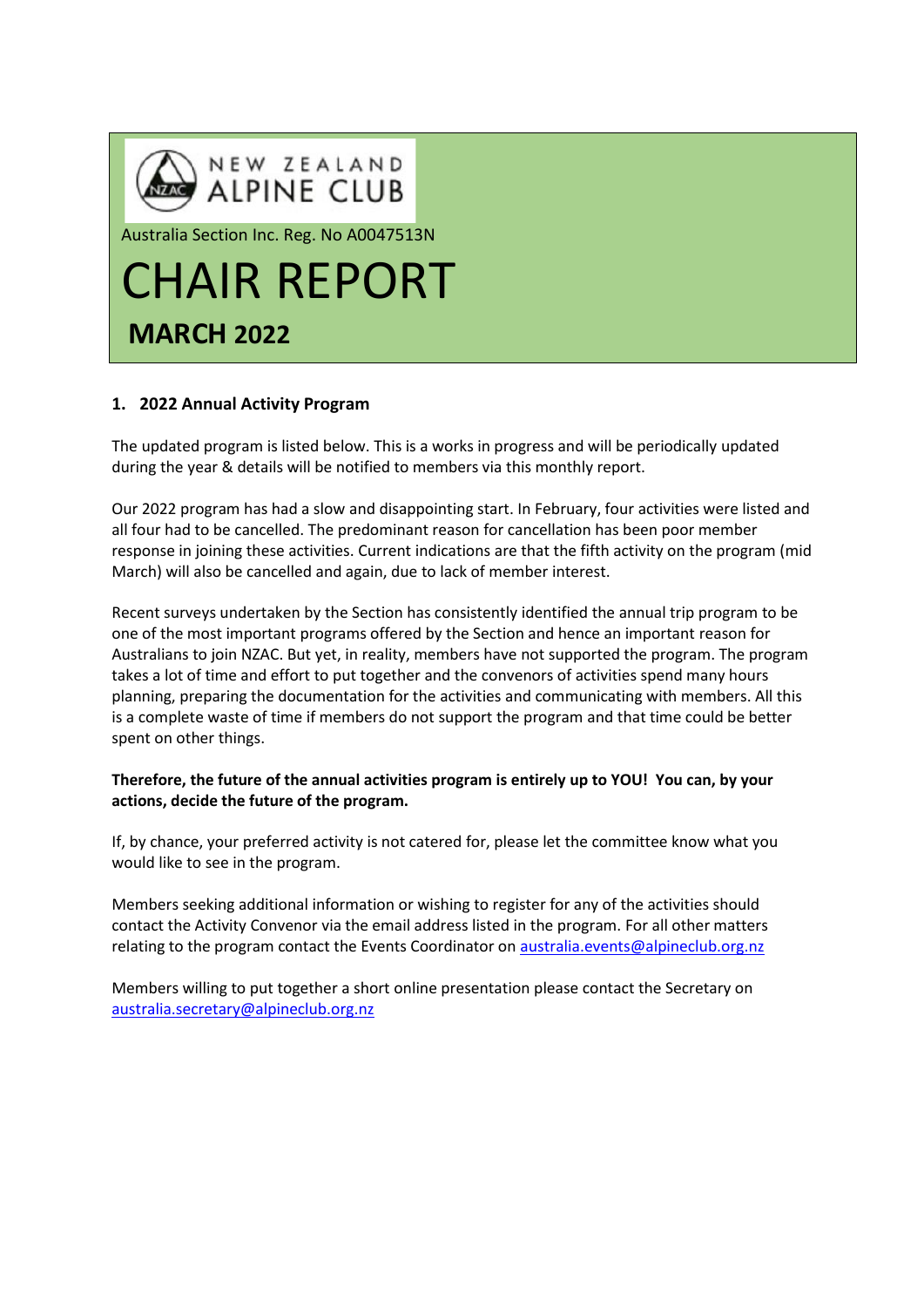| <b>Date</b>        | <b>Activity</b>                                                                  | <b>Type</b> | max no | Location                           | Convenor                          | <b>Convenor contact</b>   |
|--------------------|----------------------------------------------------------------------------------|-------------|--------|------------------------------------|-----------------------------------|---------------------------|
|                    | 4,15,16/Jan/2022 Canyoning - Newnes Plateau                                      | Meet        | 6      | <b>Blue Mts</b>                    | <b>Bruce Spry</b>                 | brucespry@optusnet.com.au |
|                    | 12-13 Feb 2022 Canyoning - Mt Wilson                                             | Meet        | N/A    | Mt Wilson                          | Alex Motyka                       | alex.motyka@gmail.com     |
|                    | 21-22 Feb 2022 Canyons Supreme - Claustral & Ranon Trip                          |             | 6      | Mt Tomah                           | Mike Pryjma                       | mike.pryjma@gmail.com     |
|                    | 12-13 Mar Mt Royal walk                                                          | Trip        | N/A    | Mt Royal Hunter Valley Mike Pryjma |                                   | mike.pryjma@gmail.com     |
|                    | 19,20 Mar Rock Climbing                                                          | Meet        | N/A    | <b>Blue Mts</b>                    | Peter Blunt                       | peter.blunt23@hotmail.com |
|                    | 23-24 April Hannells Spur - bushwalk                                             | Trip        | 10     | Kosciuszko                         | Mike Pryjma                       | mike.pryjma@gmail.com     |
|                    | 27-29 Aug Mountaineeting - Blue Lake                                             | Meet        | 16     | <b>Blue Lake</b>                   | Alex Motyka                       | alex.motyka@gmail.com     |
|                    | 3-5 Sept Mountaineeting - Blue Lake                                              | Meet        | 16     | <b>Blue Lake</b>                   | Mike Pryjma                       | mike.pryjma@gmail.com     |
|                    | 22-Sep-22 Mountaineering - Watsons Crag                                          | Meet        | 16     | <b>Watsons Crags</b>               | <b>TBA</b>                        |                           |
|                    | Oct Warrumbungles rock climbing                                                  | Trip        | 6      | Warrumbungles NP                   | Alan Silva                        | aglsilva@hotmail.com      |
|                    | 8-10 Oct Mountaineering - Club Lake                                              | Meet        | 16     | Club Lake                          | Mike Pryjma                       | mike.pryjma@gmail.com     |
|                    | 01-Nov-22 Rock climbing                                                          | Meet        | N/A    | Mt Buffalo                         | <b>TBA</b>                        |                           |
|                    |                                                                                  |             |        |                                    |                                   |                           |
|                    |                                                                                  |             |        |                                    |                                   |                           |
|                    | Date updated - 21 Feb 2022                                                       |             |        |                                    |                                   |                           |
| <b>NEW LISTING</b> | <b>ACTIVITY STATUS</b>                                                           |             |        |                                    |                                   |                           |
|                    | <b>Activity Cancelled</b>                                                        |             |        |                                    |                                   |                           |
|                    | Open for registration                                                            |             |        |                                    |                                   |                           |
|                    | <b>Pending confirmation</b>                                                      |             |        |                                    |                                   |                           |
|                    | No Convenor                                                                      |             |        |                                    |                                   |                           |
|                    | <b>Registration closed</b>                                                       |             |        |                                    |                                   |                           |
|                    | <b>Activity completed</b>                                                        |             |        |                                    |                                   |                           |
|                    |                                                                                  |             |        |                                    |                                   |                           |
|                    | <b>2022 Guest Presenter Program</b>                                              |             |        |                                    |                                   |                           |
| <b>Date</b>        | <b>Presenter and topic</b>                                                       |             |        | <b>Organiser</b>                   | Link                              |                           |
| 15-Feb-22          | Guest Presenter Alex Motyka Mt Cook/ Committee Meetin Bruce Spry                 |             |        |                                    | Zoom                              |                           |
| 19-Apr-22          | <b>Guest Presenter Greg Mortimer Antartica / Committee Me Bruce Spry</b>         |             |        |                                    | Zoom                              |                           |
| 12-Jun-22          | <b>Guest Presenter Chris Brown Snowy Mts Climbing / AGM</b><br><b>Bruce Spry</b> |             |        |                                    | <b>Castlereagh Boutique Hotel</b> |                           |
| 16-Aug-22          | <b>Guest Presenter TBA Gear for Beginners / Committee Meet Bruce Spry</b>        |             |        |                                    | Zoom                              |                           |
| 18-Oct-22          | <b>Guest Presenter TBA / Committee Meeting</b>                                   |             |        | <b>Bruce Spry</b>                  | Zoom                              |                           |

## **2. Positions Vacant**

Currently the Section is seeking interest from members to fill three positions:

- a) Treasurer
- b) Newsletter Editor
- c) Safety Coordinator

These are vitally important roles within the Section administration. Please consider making a positive contribution to the management of the Section.

For further information or to express an interest in these roles please contact me on [australia.chair@alpineclub.org.nz](mailto:australia.chair@alpineclub.org.nz)

## 3. **Training**

The Section has announced that it will provide subsidised mountaineering training opportunities within Australia for Australian based NZAC members under the following terms:

- Members must have been a NZAC member for at least 12 months
- Subsidy to apply to introductory level training.
- Subsidy to apply to mountaineering training to help members get started in mountaineering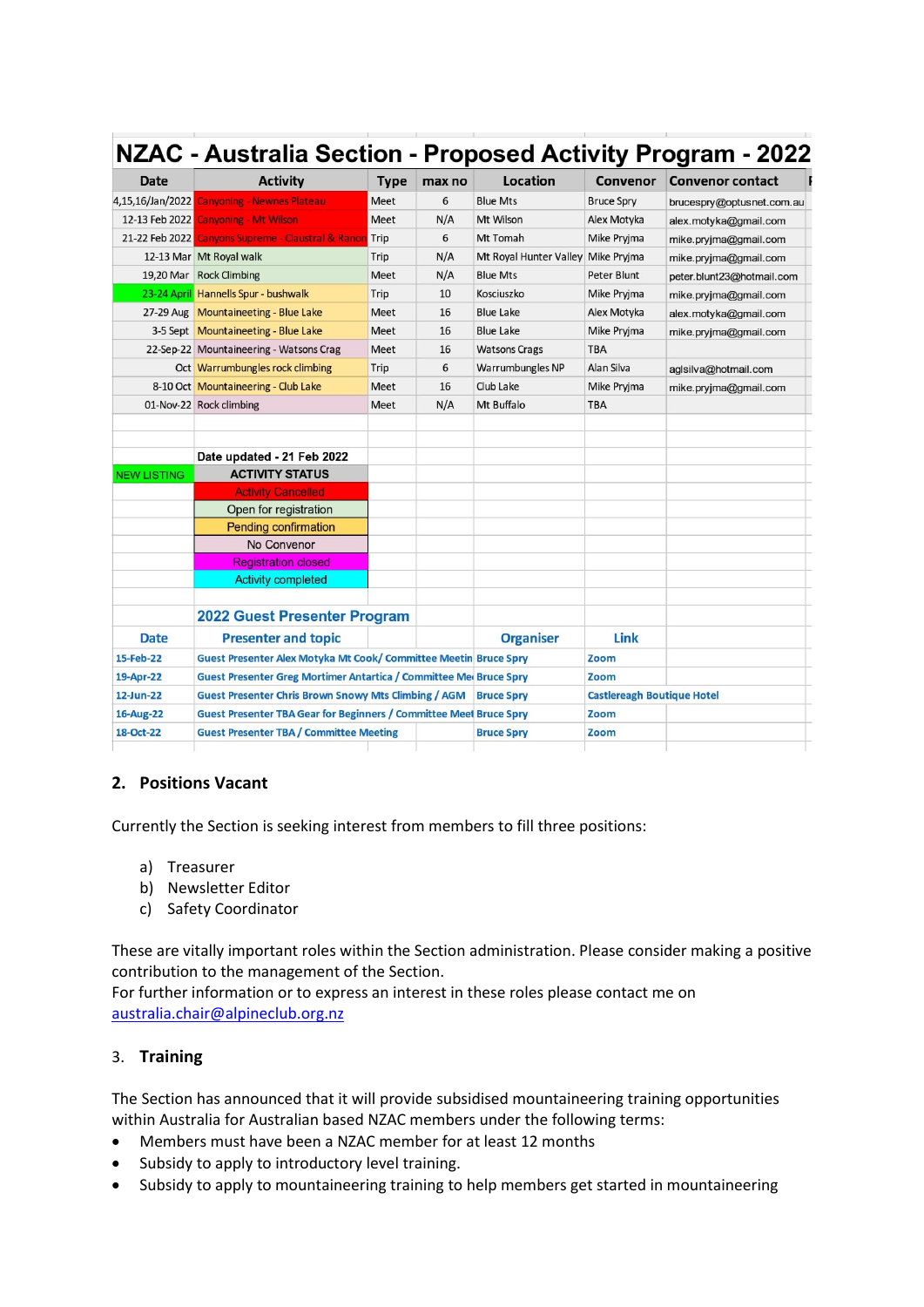- Training to be provided by an accredited training provider syllabus to be endorsed by Section
- \$200 subsidy per course will apply
- Five subsidies will be offered each year
- Evidence of completed training to be provided with subsidy application

#### **4. Aspiring Hut – West Matukituki Valley – New Zealand**

NZAC has been actively working with various agencies and organisations in NZ to secure a commitment and funding to undertake a refurbishment of Aspiring Hut, which is one of the most iconic and well used backcountry huts in New Zealand. Whilst strictly not a mountaineering hut, revenue earned from Aspiring hut goes to maintaining other alpine huts in the area. It is situated adjacent to Mount Aspiring National Park in New Zealand's Otago Region. It is regarded as the gateway to Mt Aspiring. The work will involve some essential seismic strengthening work as well as improvements to the layout and functionality of the hut. Hut capacity will remain the same.

This has been made possible by the tireless work of a small number of NZAC members working in a voluntary capacity and has been planning and progressing this project for quite some time.

Plans are now well advanced with most planning, funding and regulatory issues resolved and it is hoped that this work will be completed by the end of the year.

#### **5. Member Benefits**

One of the benefits of NZAC membership is a variety of discounts available to members:

- Macpac discount 30% off all Macpac branded products
- Subsidised equipment hire avalanche transceiver/probe
- Club Activity program club trips both within & outside Australia opportunities to meet climb partners
- Subsidised membership of selected indoor climbing walls & discounts at selected gear shops
- Online Speaker presentations renowned & interesting mountaineers/climbers
- NZAC branded clothing merchandise including shirts, hat & caps
- Discounts on many backcountry huts in NZ
- Publications from NZAC Alpine Journal two per year
- Snowy Mountains Climbing School (SMCS) offers 10% discount on its rock climbing and 6 day introductory Mountaineering courses. Further details are available on their website <http://www.snowymtns.com/education>

#### 6. **Management Committee**

Chair: Mike [Pryjma](mailto:australia.chair@alpineclub.org.nz) (NSW) Vice-Chair: Warwick Williams (NSW) Secretary: Bruce Spry [\(NSW\)](mailto:australia.secretary@alpineclub.org.nz) Treasurer: Peter Blunt [\(ACT\)](mailto:australia.treasurer@alpineclub.org.nz) (interim only) Newsletter Editor: Vacant Online Coordinator: Michael [Macdonald](mailto:australia.online@alpineclub.org.nz) (NSW) Events Coordinator: Charlie Freer (ACT) Member Services: [Anthony](https://alpineclub.org.nz/region/australia/wa.events@alpineclub.org.nz) Brandis (WA) Safety Coordinator: Vacant